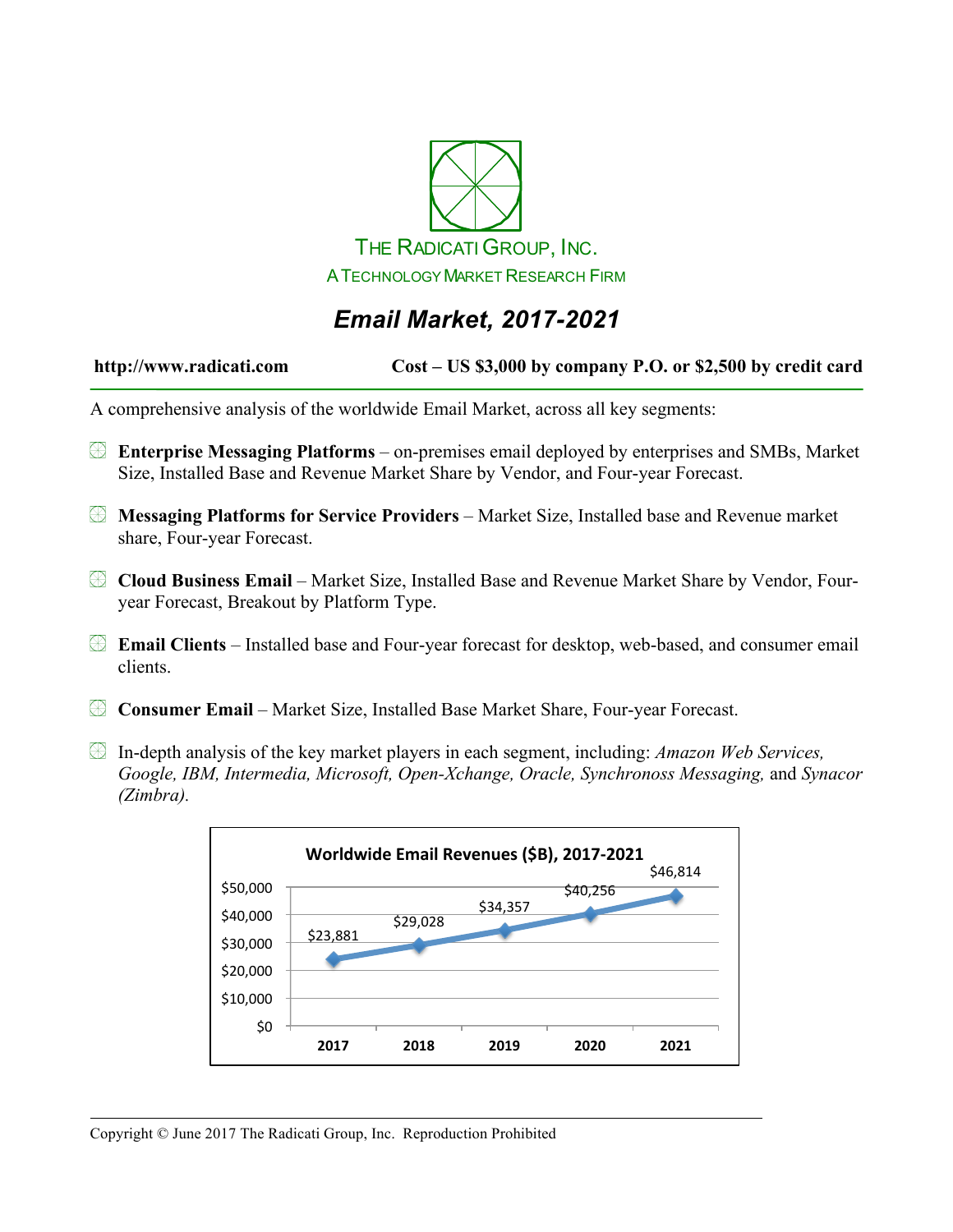### **TABLE OF CONTENTS**

| 1.3.1 ENTERPRISE MESSAGING PLATFORMS MARKET SHARE BY VENDOR  18              |    |
|------------------------------------------------------------------------------|----|
|                                                                              |    |
| 1.3.3 ENTERPRISE MESSAGING PLATFORMS INSTALLED BASE BY REGION 22             |    |
| 1.3.4 ENTERPRISE MESSAGING PLATFORMS INSTALLED BASE BY BUSINESS SIZE 24      |    |
|                                                                              |    |
| 1.4.1 MESSAGING PLATFORMS FOR SERVICE PROVIDERS MARKET SHARE BY VENDOR  29   |    |
| 1.4.3 MESSAGING PLATFORMS FOR SERVICE PROVIDERS INSTALLED BASE BY REGION  34 |    |
| 1.4.4 MESSAGING PLATFORMS FOR SERVICE PROVIDERS REVENUE BY REGION 36         |    |
| 1.4.5 MESSAGING PLATFORMS FOR SERVICE PROVIDERS BY PLATFORM TYPE 38          |    |
|                                                                              |    |
|                                                                              |    |
|                                                                              |    |
|                                                                              |    |
|                                                                              |    |
|                                                                              |    |
|                                                                              |    |
|                                                                              |    |
|                                                                              |    |
|                                                                              |    |
|                                                                              |    |
|                                                                              |    |
|                                                                              |    |
|                                                                              |    |
|                                                                              |    |
|                                                                              |    |
|                                                                              |    |
|                                                                              |    |
|                                                                              |    |
|                                                                              | 94 |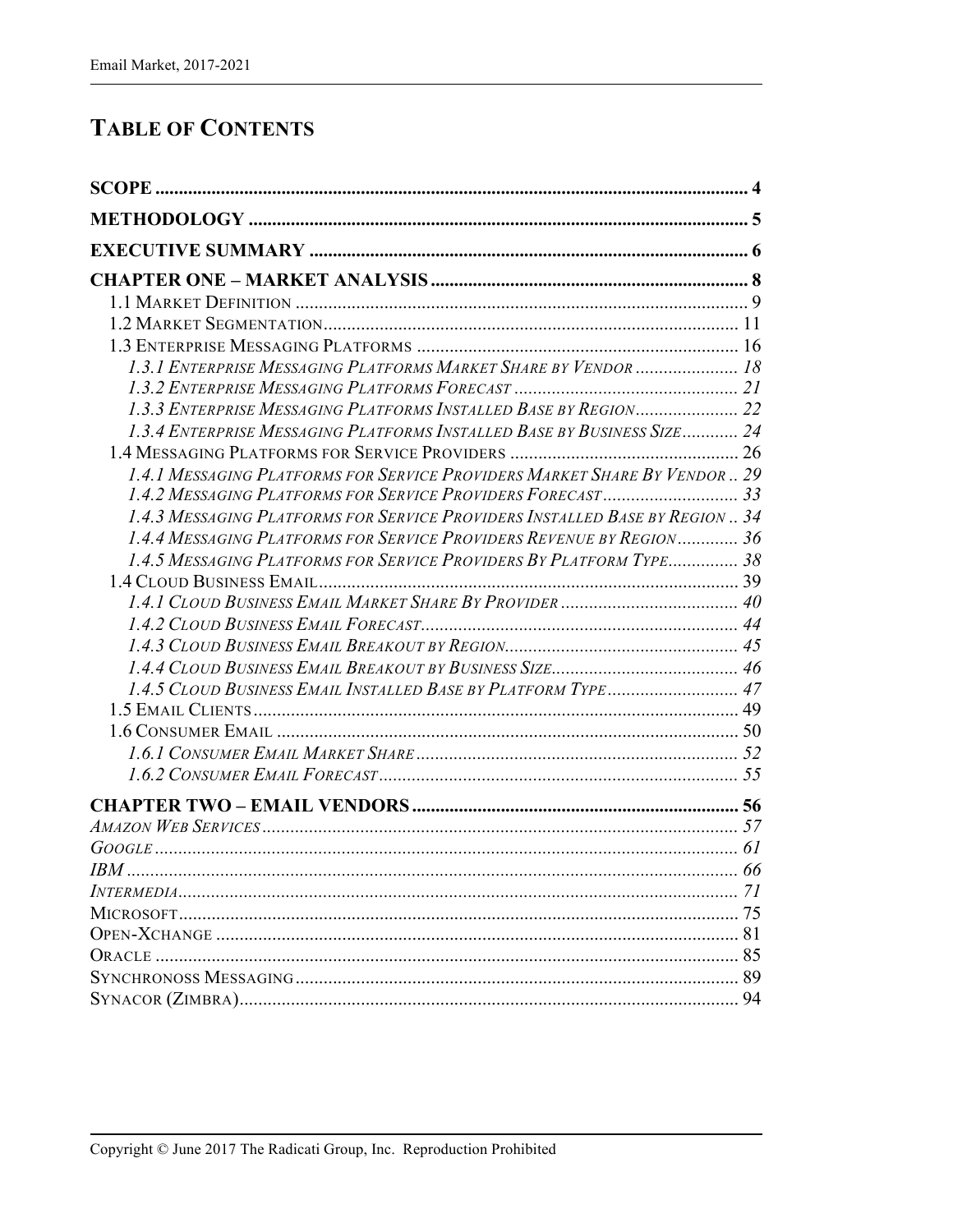## **LIST OF FIGURES**

|                                                                                       | 12 |
|---------------------------------------------------------------------------------------|----|
|                                                                                       |    |
|                                                                                       | 15 |
|                                                                                       |    |
| Figure 5: Enterprise Messaging Platforms - Revenue Market Share, 2017 20              |    |
|                                                                                       |    |
| Figure 7: Enterprise Messaging Platforms – IB by Business Size, 2017 & 2021  25       |    |
| Figure 8: Messaging Platforms for Service Providers – IB Market Share, 2017  32       |    |
| Figure 9: Messaging Platforms for Service Providers – Revenue Market Share, 2017 32   |    |
| Figure 10: Messaging Platforms for Service Providers - Revenue Forecast, 2017-202134  |    |
| Figure 11: Messaging Platforms for Service Providers - IB by Region, 2017 & 2021 35   |    |
| Figure 12: Messaging Platforms for Service Providers – Rev by Region, 2017 & 2021. 37 |    |
|                                                                                       |    |
|                                                                                       |    |
|                                                                                       |    |
|                                                                                       |    |
|                                                                                       |    |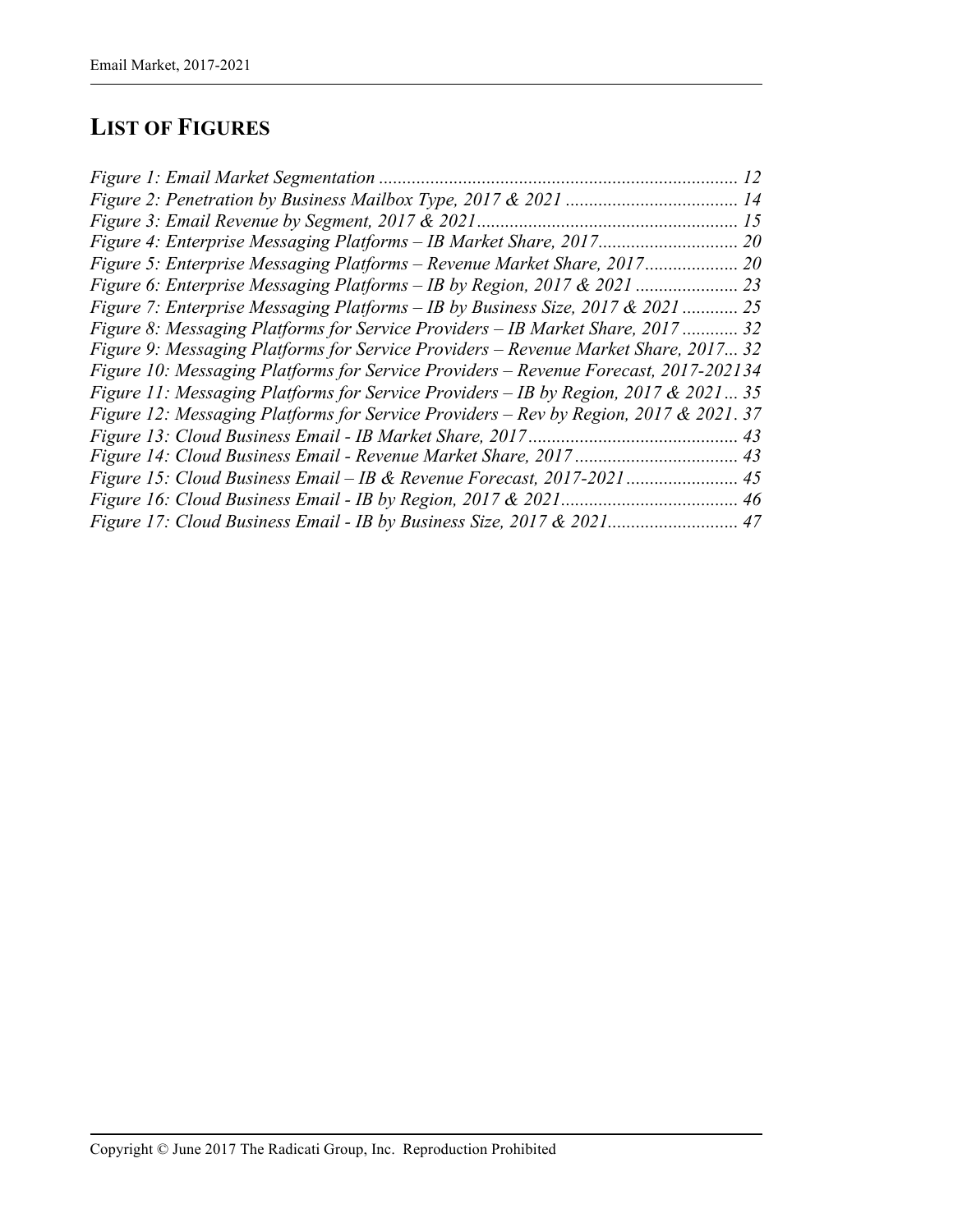### **LIST OF TABLES**

| Table 8: Enterprise Messaging Platforms - Market Share by Vendor, 2017 20             |  |
|---------------------------------------------------------------------------------------|--|
| Table 9: Enterprise Messaging Platforms - IB & Revenue Forecast, 2017-2021 22         |  |
|                                                                                       |  |
| Table 11: Enterprise Messaging Platforms - IB by Business Size, 2017 - 2021 26        |  |
|                                                                                       |  |
| Table 13: Messaging Platforms for Service Providers - IB & Rev Market Share, 2017. 32 |  |
| Table 14: Messaging Platforms for Service Providers - Forecast, 2017 - 2021  34       |  |
| Table 15: Messaging Platforms for Service Providers - IB by Region, 2017-2021 36      |  |
| Table 16: Messaging Platforms for Service Providers – Rev by Region, 2017 – 2021 38   |  |
| Table 17: Messaging Platforms for Service Providers - Platform Type, 2017 - 2021  39  |  |
|                                                                                       |  |
| Table 19: Cloud Business Email - IB & Revenue Forecast, 2017-2021  45                 |  |
|                                                                                       |  |
|                                                                                       |  |
|                                                                                       |  |
|                                                                                       |  |